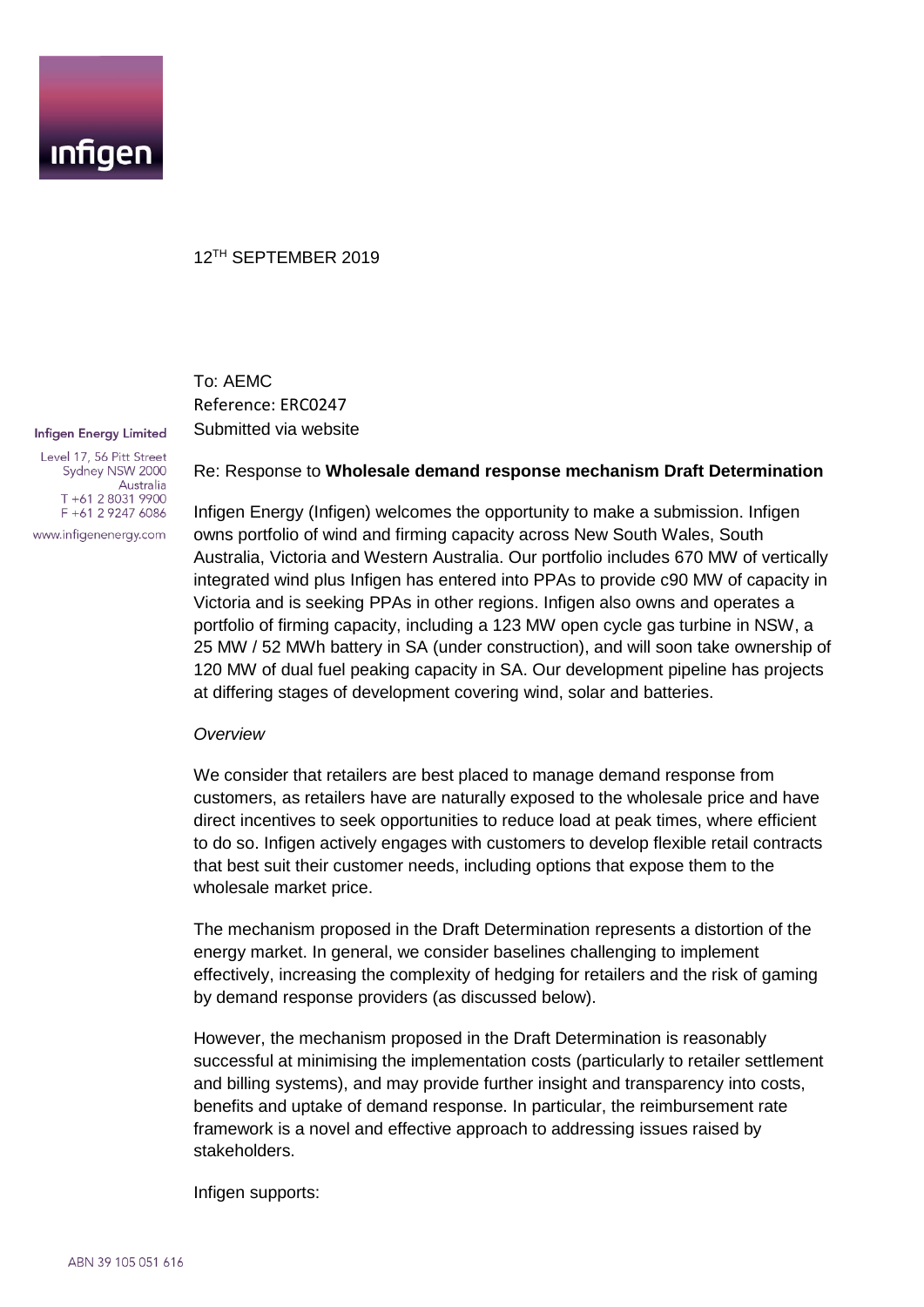

- Requiring Demand Response Service Providers (DRSPs) to bid their response into AEMO's central dispatch, improving transparency, efficiency and controllability of distributed resources;
- Treating DRSPs as similarly to generators as possible, including compliance with dispatch instructions, bidding in good faith requirements, and FCAS causer pays costs;
- Requiring DRSP offers to AEMO to be relative to "current" load (therefore providing an appropriate lever to AEMO, and minimising opportunities for gaming), with baselines only used for settlement;
- Settling customers based on actual usage, with a separate make-good component mediated by AEMO; and
- A requirement for loads/baseline methodologies to meet a minimum level of forecasting accuracy.

Some additional suggestions are provided below.

### *Reimbursement of retailers*

Infigen considers that the reimbursement rate should be determined based on transparent metrics that approximate, as reasonably as possible, the tariff that a prudent retailer would have offered the customer. It is therefore necessarily a forward looking pricing mechanism.

We consider that historical spot prices are not representative of future contracting costs (which typically feed into pricing of retail contracts). Furthermore, a straight time average will not represent the typical load shape of many customers. We suggest that a more reasonable approach would be to use ASX peak futures contracts, that might better capture how customers are priced. The reimbursement rate could then be calculated as the average of the daily futures price over a fixed period, nominally the 12 months prior to the current quarter. While imperfect, this might better capture price and market driver relevant at the time.

Settlement for retailers should be conducted as quickly as possible,

#### *Pool price pass through customers and other contracted demand response*

We note that the currently proposed framework appears incompatible with pool price pass-through customers, which agree to be exposed to the wholesale price for some or all of their load in exchange for lower tariffs. For example, a pool price passthrough customer with a DRSP who switches off completely during a high price event would have no obligation to the retailer, while the retailer would then be exposed to the spot price. For example, a 10 MW price pass through customer whose DRSP activates 10 MW of demand response would have no retail bill for that period, while the *retailer* would be fully exposed to the wholesale price. Other types of bespoke demand response options with retailers may also be incompatible or require more complex solutions.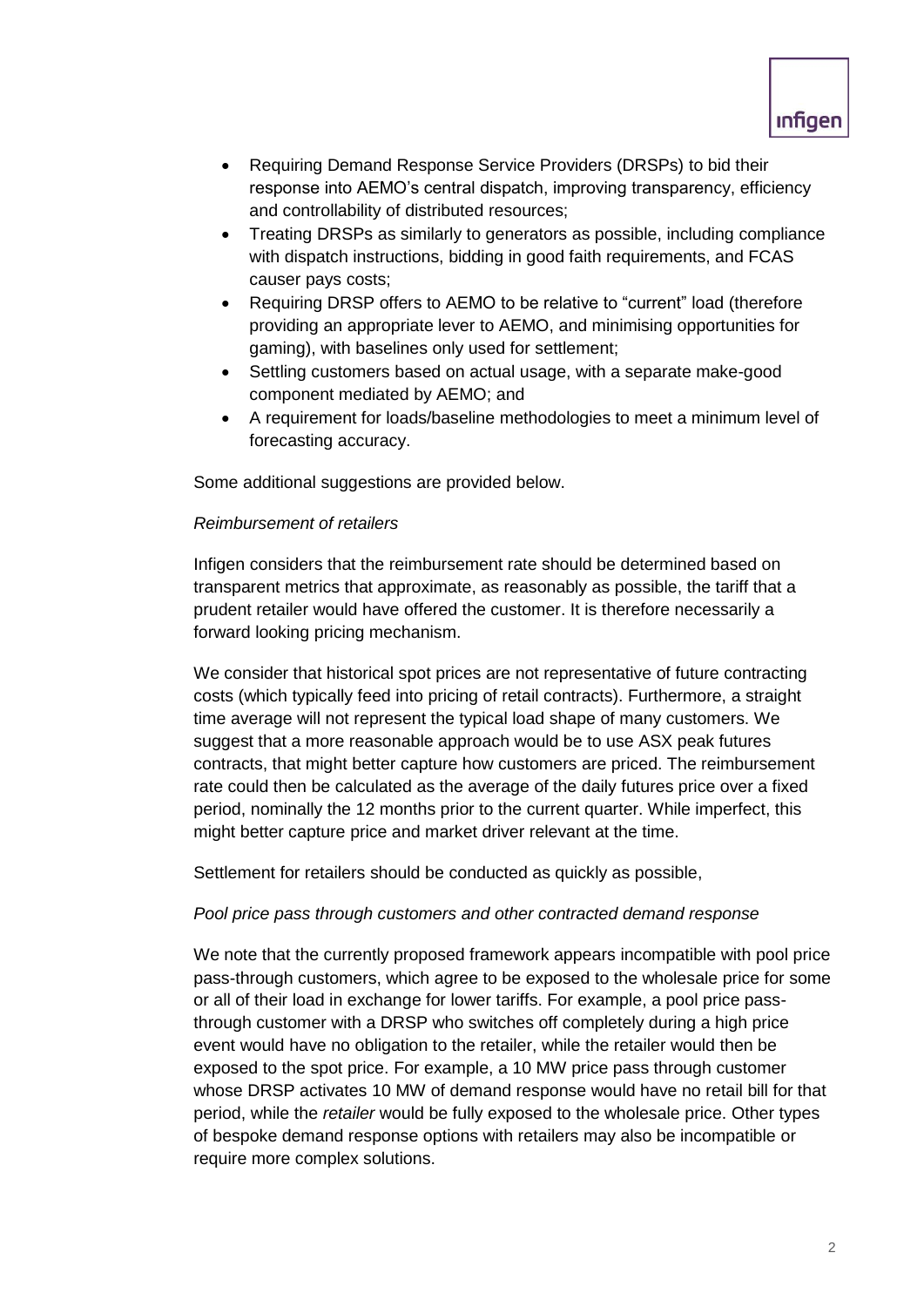We note that this could be managed through contracting arrangements, but this would increase settlement complexity for retailers (requiring changes to billing systems to incorporate baseline settlement amounts). Alternatively, retailers could make certain offers contingent on the customer not having a third-party DRSP; it may be helpful for the AEMC to explicitly note this in their Final Determination.

## *Information availability*

Baseline methodologies represent a potential source of gaming. For example, DRSPs could choose to offer a (small) response only when their resource was already below the baseline, thereby increasing settlement for no benefit. That is, a load that happens to be 10 MW below their baseline (due to the inaccuracy of the baseline) could be activated by a further 1 MW and be settled for 11 MW. Conversely, whenever the load was above the baseline, it might not be activated at all.

The AER should be seeking to detect and discourage such behaviour. It would be prudent to create explicit obligations in the Rules for these types of checks and balances, and appropriate responses. For example, the AER should ensure that accepted offers (i.e., the response offered to AEMO) and average settled quantities (i.e., the difference between actual load and the baseline) are equal on average – a separate test to the forecastability of the baselines.

Furthermore, the NEM's open access approach to data has enabled significant transparency to date, allowing both regulators and academic/industry groups to undertake analysis of the efficiency of the market and potential opportunities for improvement. Therefore, Infigen recommends that both the offered quantity *and* the settled quantity be made publicly available for each demand response activation (on a DRSP basis per trading interval). This is symmetrical with ability for anyone to calculate generator settlements from publicly available data (i.e., offers & bids, dispatched quantity, and settled quantity for each unit).

Without this information, market modellers, analysts and public think tanks will be unable to fully analyse the settlement outcomes around each trading interval (e.g., total load being settled, actual revenue earned by each participant including DRSPs, etc.) – this would be a step back from the status quo. This will also allow support retailers and potential new DRSPs to analyse and audit the performance of existing DRSPs.

### *DRSP bidding and settlement*

Further clarification is needed on how DRSPs will bid the response from multiple customers in a region: will each customer be in a separate bid with AEMO, or are they aggregated? If aggregated, appropriate systems will be required to communicate to AEMO which specific resource will be/was activated. We expect that baselining should be applied only to that specific resource(s) (therefore minimising the number of affected retailers, and opportunity for gaming).